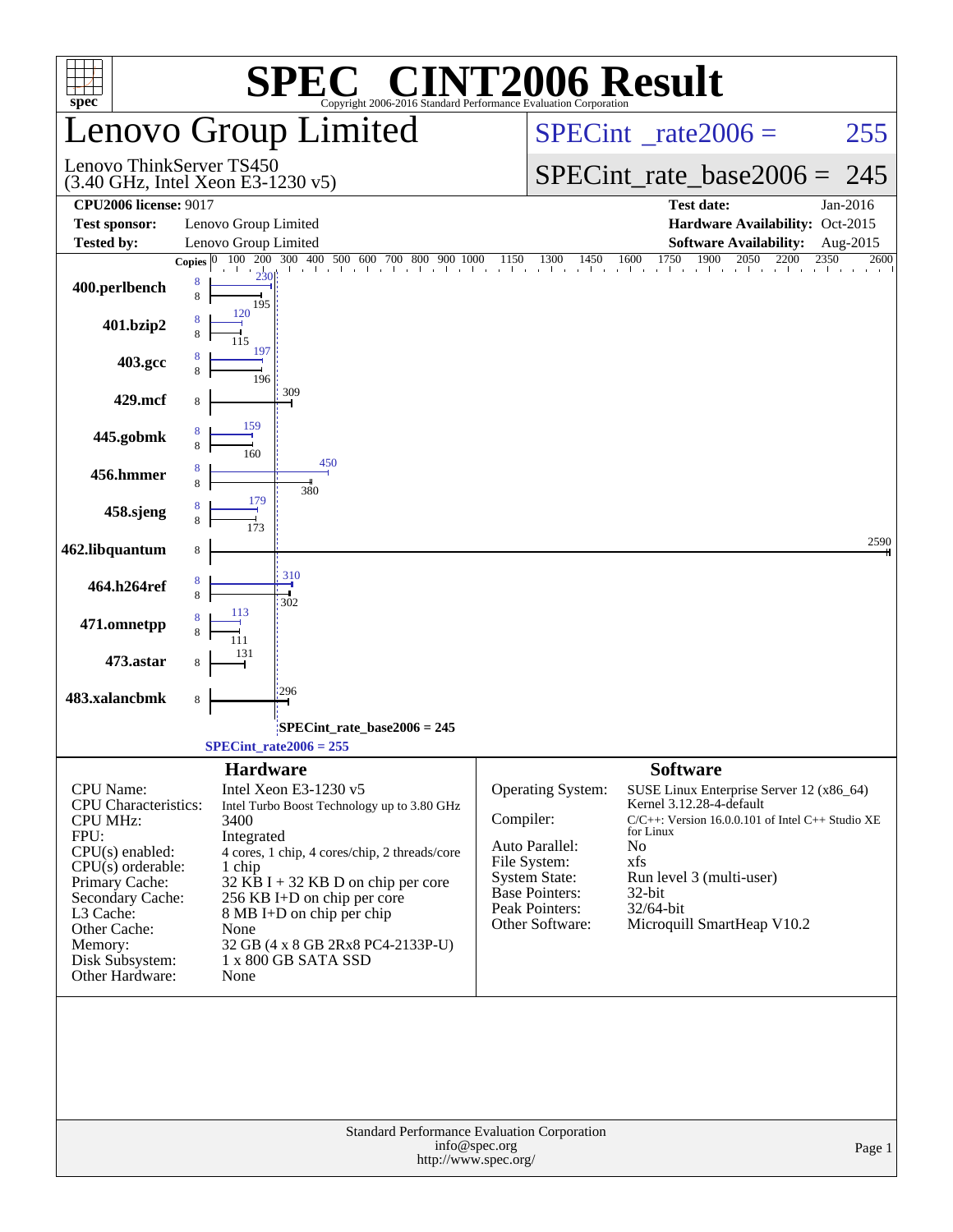

### enovo Group Limited

#### (3.40 GHz, Intel Xeon E3-1230 v5) Lenovo ThinkServer TS450

SPECint rate $2006 = 255$ 

#### [SPECint\\_rate\\_base2006 =](http://www.spec.org/auto/cpu2006/Docs/result-fields.html#SPECintratebase2006) 245

**[Test sponsor:](http://www.spec.org/auto/cpu2006/Docs/result-fields.html#Testsponsor)** Lenovo Group Limited **[Hardware Availability:](http://www.spec.org/auto/cpu2006/Docs/result-fields.html#HardwareAvailability)** Oct-2015

**[CPU2006 license:](http://www.spec.org/auto/cpu2006/Docs/result-fields.html#CPU2006license)** 9017 **[Test date:](http://www.spec.org/auto/cpu2006/Docs/result-fields.html#Testdate)** Jan-2016 **[Tested by:](http://www.spec.org/auto/cpu2006/Docs/result-fields.html#Testedby)** Lenovo Group Limited **[Software Availability:](http://www.spec.org/auto/cpu2006/Docs/result-fields.html#SoftwareAvailability)** Aug-2015

#### **[Results Table](http://www.spec.org/auto/cpu2006/Docs/result-fields.html#ResultsTable)**

|                    | <b>Base</b>   |                |                  |                                                                                                          |            |                |                  | <b>Peak</b>   |                |              |                |              |                |              |
|--------------------|---------------|----------------|------------------|----------------------------------------------------------------------------------------------------------|------------|----------------|------------------|---------------|----------------|--------------|----------------|--------------|----------------|--------------|
| <b>Benchmark</b>   | <b>Copies</b> | <b>Seconds</b> | Ratio            | <b>Seconds</b>                                                                                           | Ratio      | <b>Seconds</b> | Ratio            | <b>Copies</b> | <b>Seconds</b> | <b>Ratio</b> | <b>Seconds</b> | <b>Ratio</b> | <b>Seconds</b> | <b>Ratio</b> |
| 400.perlbench      | 8             | 400            | 196 <sub>l</sub> | 400                                                                                                      | <b>195</b> | 405            | 193I             | 8             | 341            | 229          | 338            | 231          | 340            | 230          |
| 401.bzip2          | 8             | 665            | 116              | 687                                                                                                      | 112        | 674            | <b>115</b>       | 8             | 644            | 120          | 645            | 120          | 649            | 119          |
| $403.\mathrm{gcc}$ | 8             | 329            | 196              | 328                                                                                                      | 196I       | 328            | <b>196</b>       | 8             | 327            | 197          | 327            | 197          | 327            | 197          |
| $429$ .mcf         | 8             | 236            | 309              | 236                                                                                                      | 309        | 236            | 309              | 8             | 236            | 309          | 236            | 309          | 236            | <u>309</u>   |
| $445$ .gobmk       | 8             | 526            | 160              | 526                                                                                                      | 160        | 526            | 160l             | 8             | 528            | 159          | 528            | <u>159</u>   | 528            | 159          |
| 456.hmmer          | 8             | 197            | 379              | 197                                                                                                      | 380        | 194            | 386              | 8             | 166            | 450          | 166            | 450          | 166            | 448          |
| $458$ .sjeng       | 8             | 558            | 173              | 559                                                                                                      | 173        | 558            | 173 <b>1</b>     | 8             | 539            | 180          | 540            | 179          | 540            | <u>179</u>   |
| 462.libquantum     | 8             | 64.3           | 2580             | 64.1                                                                                                     | 2590       | 64.1           | 2590             | 8             | 64.3           | 2580         | 64.1           | 2590         | 64.1           | 2590         |
| 464.h264ref        | 8             | 597            | 297              | 587                                                                                                      | 302        | 584            | 303              | 8             | 565            | 314          | 578            | 306          | 572            | <b>310</b>   |
| 471.omnetpp        | 8             | 452            | 111              | 452                                                                                                      | <b>111</b> | 453            | <b>110</b>       | 8             | 441            | 113          | 440            | 114          | 441            | 113          |
| $473$ . astar      | 8             | 429            | 131              | 428                                                                                                      | 131        | 430            | 131              | 8             | 429            | 131          | 428            | 131          | 430            | 131          |
| 483.xalancbmk      | 8             | 186            | 296              | 187                                                                                                      | 295        | 186            | 297 <sub>l</sub> | 8             | 186            | 296          | 187            | 295          | 186            | 297          |
|                    |               |                |                  | Results appear in the order in which they were run. Bold underlined text indicates a median measurement. |            |                |                  |               |                |              |                |              |                |              |

#### **[Submit Notes](http://www.spec.org/auto/cpu2006/Docs/result-fields.html#SubmitNotes)**

 The taskset mechanism was used to bind copies to processors. The config file option 'submit' was used to generate taskset commands to bind each copy to a specific processor. For details, please see the config file.

#### **[Operating System Notes](http://www.spec.org/auto/cpu2006/Docs/result-fields.html#OperatingSystemNotes)**

 Stack size set to unlimited using "ulimit -s unlimited" Transparent Huge Pages enabled with: echo always > /sys/kernel/mm/transparent\_hugepage/enabled Filesystem page cache cleared with: echo 1 > /proc/sys/vm/drop\_caches

#### **[Platform Notes](http://www.spec.org/auto/cpu2006/Docs/result-fields.html#PlatformNotes)**

BIOS Cmnfiguration: EIST Support set to Enabled Intel (R) Hyper-Threading set to Enabled C1E Support set to Enabled C State Support set to Enabled Turbo Mode set to Enable Sysinfo program /home/cpu2006-1.2-ic16.0/config/sysinfo.rev6914 \$Rev: 6914 \$ \$Date:: 2014-06-25 #\$ e3fbb8667b5a285932ceab81e28219e1 running on TS450-SLE12 Thu Jan 7 13:30:04 2016 This section contains SUT (System Under Test) info as seen by

 some common utilities. To remove or add to this section, see: <http://www.spec.org/cpu2006/Docs/config.html#sysinfo> Continued on next page

> Standard Performance Evaluation Corporation [info@spec.org](mailto:info@spec.org) <http://www.spec.org/>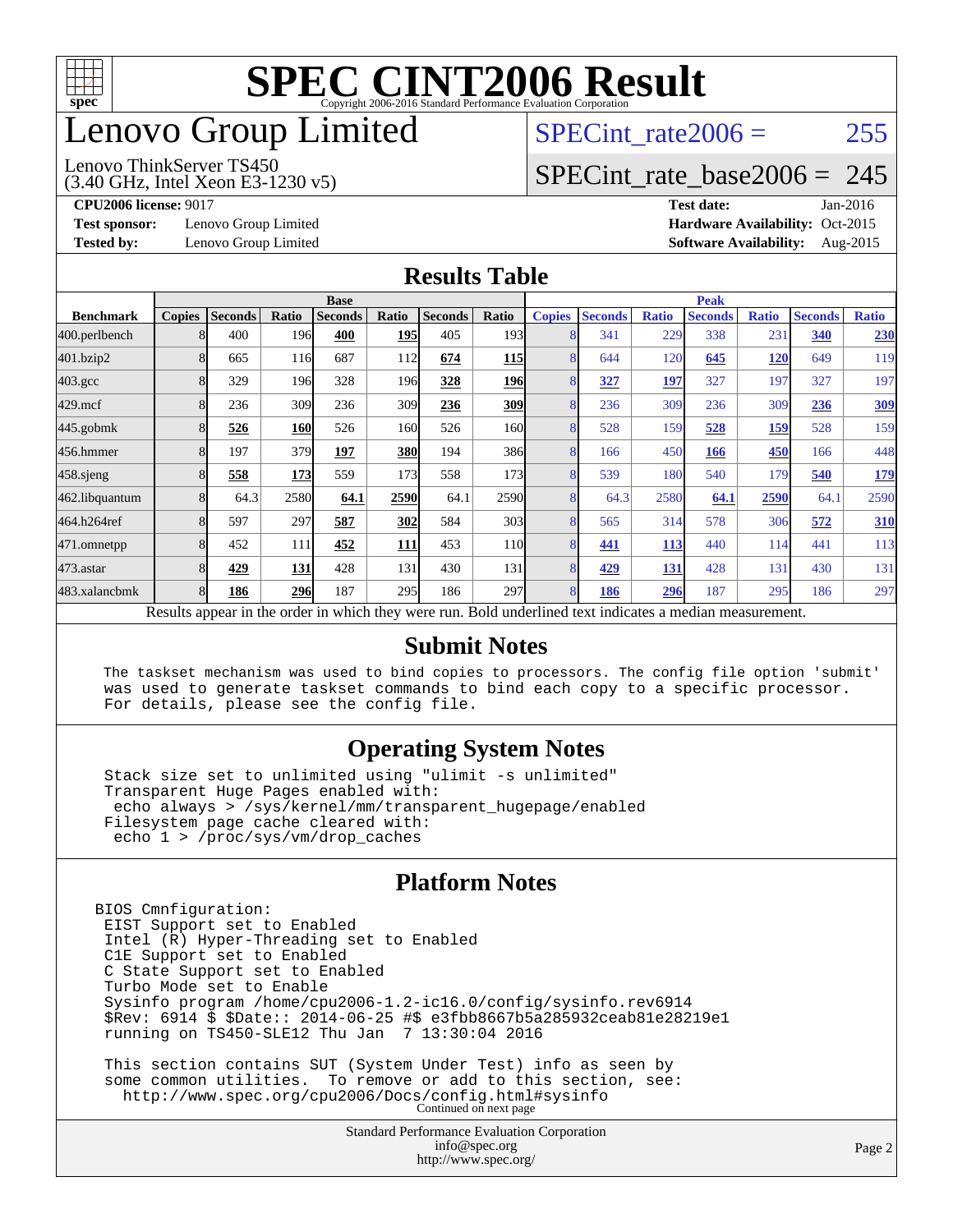

#### enovo Group Limited

SPECint rate $2006 = 255$ [SPECint\\_rate\\_base2006 =](http://www.spec.org/auto/cpu2006/Docs/result-fields.html#SPECintratebase2006) 245

(3.40 GHz, Intel Xeon E3-1230 v5) Lenovo ThinkServer TS450

**[Test sponsor:](http://www.spec.org/auto/cpu2006/Docs/result-fields.html#Testsponsor)** Lenovo Group Limited **[Hardware Availability:](http://www.spec.org/auto/cpu2006/Docs/result-fields.html#HardwareAvailability)** Oct-2015 **[Tested by:](http://www.spec.org/auto/cpu2006/Docs/result-fields.html#Testedby)** Lenovo Group Limited **[Software Availability:](http://www.spec.org/auto/cpu2006/Docs/result-fields.html#SoftwareAvailability)** Aug-2015

**[CPU2006 license:](http://www.spec.org/auto/cpu2006/Docs/result-fields.html#CPU2006license)** 9017 **[Test date:](http://www.spec.org/auto/cpu2006/Docs/result-fields.html#Testdate)** Jan-2016

#### **[Platform Notes \(Continued\)](http://www.spec.org/auto/cpu2006/Docs/result-fields.html#PlatformNotes)**

Standard Performance Evaluation Corporation [info@spec.org](mailto:info@spec.org) <http://www.spec.org/> From /proc/cpuinfo model name : Intel(R) Xeon(R) CPU E3-1230 v5 @ 3.40GHz 1 "physical id"s (chips) 8 "processors" cores, siblings (Caution: counting these is hw and system dependent. The following excerpts from /proc/cpuinfo might not be reliable. Use with caution.) cpu cores : 4 siblings : 8 physical 0: cores 0 1 2 3 cache size : 8192 KB From /proc/meminfo MemTotal: 32932764 kB HugePages\_Total: 0<br>Hugepagesize: 2048 kB Hugepagesize: From /etc/\*release\* /etc/\*version\* SuSE-release: SUSE Linux Enterprise Server 12 (x86\_64) VERSION = 12 PATCHLEVEL = 0 # This file is deprecated and will be removed in a future service pack or release. # Please check /etc/os-release for details about this release. os-release: NAME="SLES" VERSION="12" VERSION\_ID="12" PRETTY\_NAME="SUSE Linux Enterprise Server 12" ID="sles" ANSI\_COLOR="0;32" CPE\_NAME="cpe:/o:suse:sles:12" uname -a: Linux TS450-SLE12 3.12.28-4-default #1 SMP Thu Sep 25 17:02:34 UTC 2014 (9879bd4) x86\_64 x86\_64 x86\_64 GNU/Linux run-level 3 Jan 7 13:28 SPEC is set to: /home/cpu2006-1.2-ic16.0 Filesystem Type Size Used Avail Use% Mounted on<br>
/dev/sda3 xfs 600G 7.6G 593G 2% /home 600G 7.6G 593G Additional information from dmidecode: Warning: Use caution when you interpret this section. The 'dmidecode' program reads system data which is "intended to allow hardware to be accurately determined", but the intent may not be met, as there are frequent changes to hardware, firmware, and the "DMTF SMBIOS" standard. BIOS LENOVO FWKT32A  $12/25/2015$ <br>Continued on next page

Page 3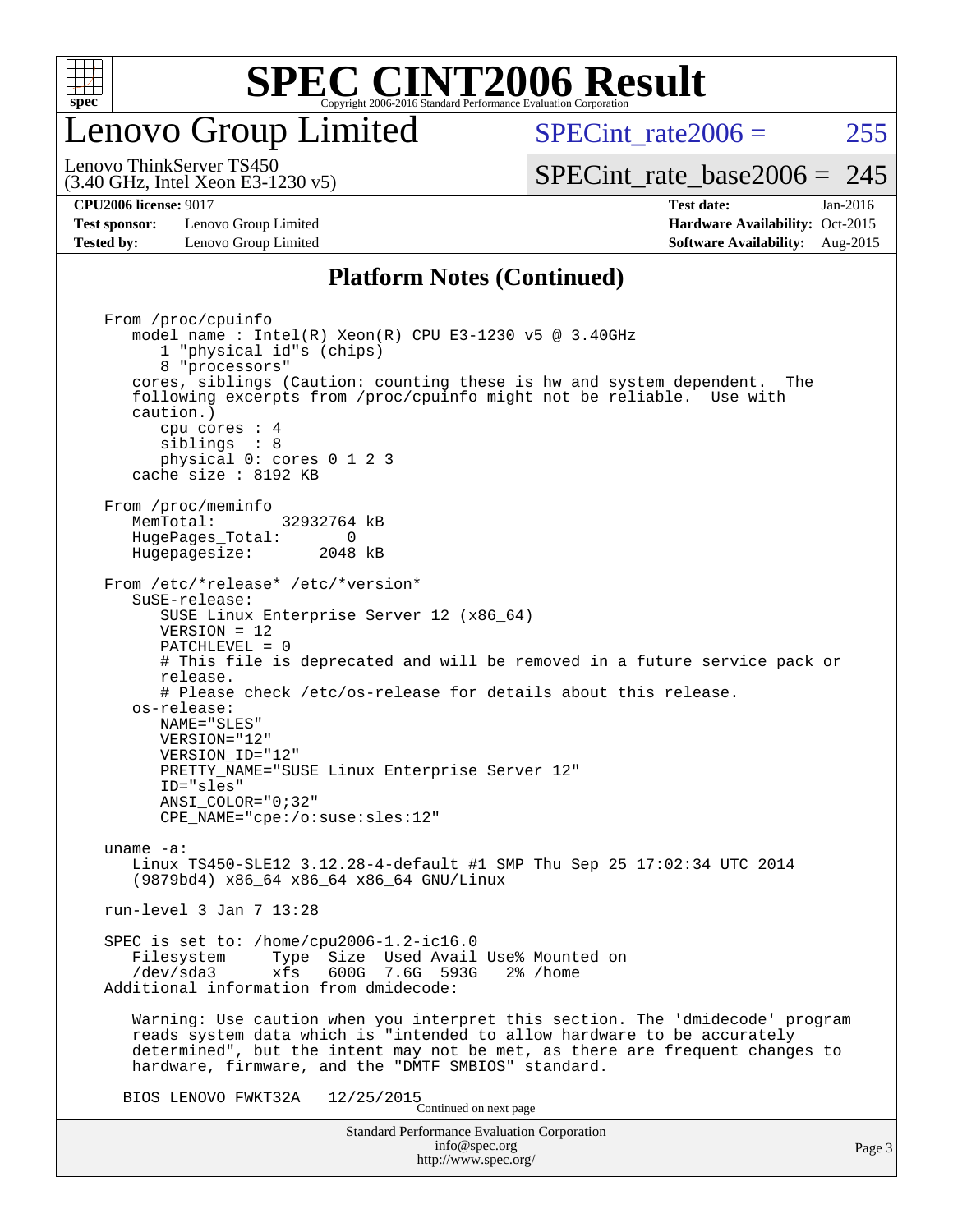

### enovo Group Limited

SPECint rate $2006 = 255$ 

(3.40 GHz, Intel Xeon E3-1230 v5) Lenovo ThinkServer TS450

[SPECint\\_rate\\_base2006 =](http://www.spec.org/auto/cpu2006/Docs/result-fields.html#SPECintratebase2006) 245

**[Test sponsor:](http://www.spec.org/auto/cpu2006/Docs/result-fields.html#Testsponsor)** Lenovo Group Limited **[Hardware Availability:](http://www.spec.org/auto/cpu2006/Docs/result-fields.html#HardwareAvailability)** Oct-2015

**[CPU2006 license:](http://www.spec.org/auto/cpu2006/Docs/result-fields.html#CPU2006license)** 9017 **[Test date:](http://www.spec.org/auto/cpu2006/Docs/result-fields.html#Testdate)** Jan-2016 **[Tested by:](http://www.spec.org/auto/cpu2006/Docs/result-fields.html#Testedby)** Lenovo Group Limited **[Software Availability:](http://www.spec.org/auto/cpu2006/Docs/result-fields.html#SoftwareAvailability)** Aug-2015

#### **[Platform Notes \(Continued\)](http://www.spec.org/auto/cpu2006/Docs/result-fields.html#PlatformNotes)**

Memory:

4x Samsung M378A1G43DB0-CPB 8 GB 2 rank 2133 MHz

(End of data from sysinfo program)

#### **[General Notes](http://www.spec.org/auto/cpu2006/Docs/result-fields.html#GeneralNotes)**

Environment variables set by runspec before the start of the run: LD\_LIBRARY\_PATH = "/home/cpu2006-1.2-ic16.0/libs/32:/home/cpu2006-1.2-ic16.0/libs/64:/home/cpu2006-1.2-ic16.0/sh"

 Binaries compiled on a system with 1x Intel Core i5-4670K CPU + 32GB memory using RedHat EL 7.1 Transparent Huge Pages enabled with: echo always > /sys/kernel/mm/transparent\_hugepage/enabled

#### **[Base Compiler Invocation](http://www.spec.org/auto/cpu2006/Docs/result-fields.html#BaseCompilerInvocation)**

[C benchmarks](http://www.spec.org/auto/cpu2006/Docs/result-fields.html#Cbenchmarks):

[icc -m32 -L/opt/intel/compilers\\_and\\_libraries\\_2016/linux/compiler/lib/ia32\\_lin](http://www.spec.org/cpu2006/results/res2016q1/cpu2006-20160125-38894.flags.html#user_CCbase_intel_icc_e10256ba5924b668798078a321b0cb3f)

[C++ benchmarks:](http://www.spec.org/auto/cpu2006/Docs/result-fields.html#CXXbenchmarks)

[icpc -m32 -L/opt/intel/compilers\\_and\\_libraries\\_2016/linux/compiler/lib/ia32\\_lin](http://www.spec.org/cpu2006/results/res2016q1/cpu2006-20160125-38894.flags.html#user_CXXbase_intel_icpc_b4f50a394bdb4597aa5879c16bc3f5c5)

#### **[Base Portability Flags](http://www.spec.org/auto/cpu2006/Docs/result-fields.html#BasePortabilityFlags)**

 400.perlbench: [-D\\_FILE\\_OFFSET\\_BITS=64](http://www.spec.org/cpu2006/results/res2016q1/cpu2006-20160125-38894.flags.html#user_basePORTABILITY400_perlbench_file_offset_bits_64_438cf9856305ebd76870a2c6dc2689ab) [-DSPEC\\_CPU\\_LINUX\\_IA32](http://www.spec.org/cpu2006/results/res2016q1/cpu2006-20160125-38894.flags.html#b400.perlbench_baseCPORTABILITY_DSPEC_CPU_LINUX_IA32) 401.bzip2: [-D\\_FILE\\_OFFSET\\_BITS=64](http://www.spec.org/cpu2006/results/res2016q1/cpu2006-20160125-38894.flags.html#user_basePORTABILITY401_bzip2_file_offset_bits_64_438cf9856305ebd76870a2c6dc2689ab) 403.gcc: [-D\\_FILE\\_OFFSET\\_BITS=64](http://www.spec.org/cpu2006/results/res2016q1/cpu2006-20160125-38894.flags.html#user_basePORTABILITY403_gcc_file_offset_bits_64_438cf9856305ebd76870a2c6dc2689ab) 429.mcf: [-D\\_FILE\\_OFFSET\\_BITS=64](http://www.spec.org/cpu2006/results/res2016q1/cpu2006-20160125-38894.flags.html#user_basePORTABILITY429_mcf_file_offset_bits_64_438cf9856305ebd76870a2c6dc2689ab) 445.gobmk: [-D\\_FILE\\_OFFSET\\_BITS=64](http://www.spec.org/cpu2006/results/res2016q1/cpu2006-20160125-38894.flags.html#user_basePORTABILITY445_gobmk_file_offset_bits_64_438cf9856305ebd76870a2c6dc2689ab) 456.hmmer: [-D\\_FILE\\_OFFSET\\_BITS=64](http://www.spec.org/cpu2006/results/res2016q1/cpu2006-20160125-38894.flags.html#user_basePORTABILITY456_hmmer_file_offset_bits_64_438cf9856305ebd76870a2c6dc2689ab) 458.sjeng: [-D\\_FILE\\_OFFSET\\_BITS=64](http://www.spec.org/cpu2006/results/res2016q1/cpu2006-20160125-38894.flags.html#user_basePORTABILITY458_sjeng_file_offset_bits_64_438cf9856305ebd76870a2c6dc2689ab) 462.libquantum: [-D\\_FILE\\_OFFSET\\_BITS=64](http://www.spec.org/cpu2006/results/res2016q1/cpu2006-20160125-38894.flags.html#user_basePORTABILITY462_libquantum_file_offset_bits_64_438cf9856305ebd76870a2c6dc2689ab) [-DSPEC\\_CPU\\_LINUX](http://www.spec.org/cpu2006/results/res2016q1/cpu2006-20160125-38894.flags.html#b462.libquantum_baseCPORTABILITY_DSPEC_CPU_LINUX) 464.h264ref: [-D\\_FILE\\_OFFSET\\_BITS=64](http://www.spec.org/cpu2006/results/res2016q1/cpu2006-20160125-38894.flags.html#user_basePORTABILITY464_h264ref_file_offset_bits_64_438cf9856305ebd76870a2c6dc2689ab) 471.omnetpp: [-D\\_FILE\\_OFFSET\\_BITS=64](http://www.spec.org/cpu2006/results/res2016q1/cpu2006-20160125-38894.flags.html#user_basePORTABILITY471_omnetpp_file_offset_bits_64_438cf9856305ebd76870a2c6dc2689ab) 473.astar: [-D\\_FILE\\_OFFSET\\_BITS=64](http://www.spec.org/cpu2006/results/res2016q1/cpu2006-20160125-38894.flags.html#user_basePORTABILITY473_astar_file_offset_bits_64_438cf9856305ebd76870a2c6dc2689ab) 483.xalancbmk: [-D\\_FILE\\_OFFSET\\_BITS=64](http://www.spec.org/cpu2006/results/res2016q1/cpu2006-20160125-38894.flags.html#user_basePORTABILITY483_xalancbmk_file_offset_bits_64_438cf9856305ebd76870a2c6dc2689ab) [-DSPEC\\_CPU\\_LINUX](http://www.spec.org/cpu2006/results/res2016q1/cpu2006-20160125-38894.flags.html#b483.xalancbmk_baseCXXPORTABILITY_DSPEC_CPU_LINUX)

#### **[Base Optimization Flags](http://www.spec.org/auto/cpu2006/Docs/result-fields.html#BaseOptimizationFlags)**

[C benchmarks](http://www.spec.org/auto/cpu2006/Docs/result-fields.html#Cbenchmarks):

[-xCORE-AVX2](http://www.spec.org/cpu2006/results/res2016q1/cpu2006-20160125-38894.flags.html#user_CCbase_f-xAVX2_5f5fc0cbe2c9f62c816d3e45806c70d7) [-ipo](http://www.spec.org/cpu2006/results/res2016q1/cpu2006-20160125-38894.flags.html#user_CCbase_f-ipo) [-O3](http://www.spec.org/cpu2006/results/res2016q1/cpu2006-20160125-38894.flags.html#user_CCbase_f-O3) [-no-prec-div](http://www.spec.org/cpu2006/results/res2016q1/cpu2006-20160125-38894.flags.html#user_CCbase_f-no-prec-div) [-opt-prefetch](http://www.spec.org/cpu2006/results/res2016q1/cpu2006-20160125-38894.flags.html#user_CCbase_f-opt-prefetch) [-opt-mem-layout-trans=3](http://www.spec.org/cpu2006/results/res2016q1/cpu2006-20160125-38894.flags.html#user_CCbase_f-opt-mem-layout-trans_a7b82ad4bd7abf52556d4961a2ae94d5)

Continued on next page

Standard Performance Evaluation Corporation [info@spec.org](mailto:info@spec.org) <http://www.spec.org/>

Page 4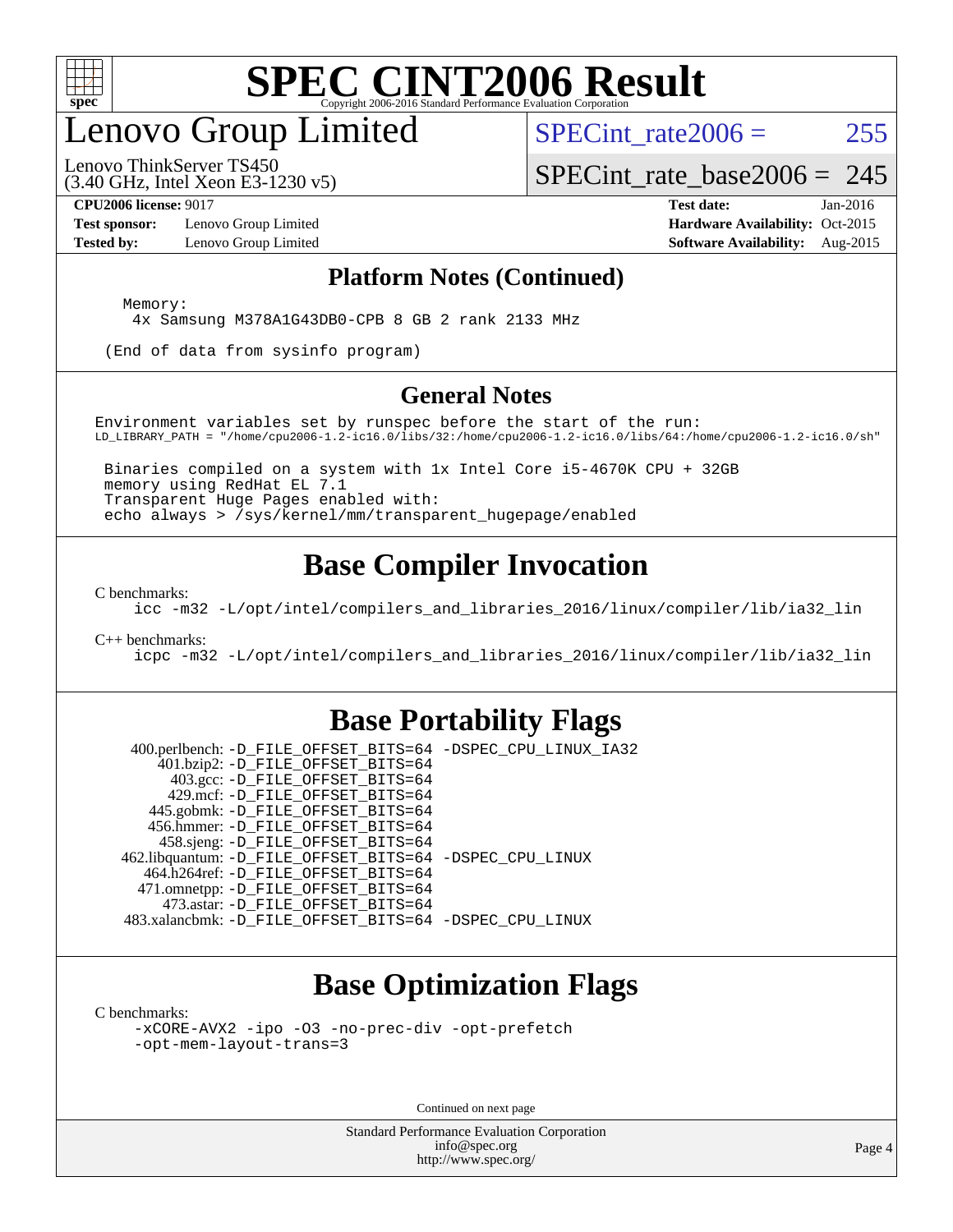

### enovo Group Limited

(3.40 GHz, Intel Xeon E3-1230 v5) Lenovo ThinkServer TS450

SPECint rate $2006 = 255$ 

SPECint rate base2006 =  $245$ 

**[Test sponsor:](http://www.spec.org/auto/cpu2006/Docs/result-fields.html#Testsponsor)** Lenovo Group Limited **[Hardware Availability:](http://www.spec.org/auto/cpu2006/Docs/result-fields.html#HardwareAvailability)** Oct-2015

**[CPU2006 license:](http://www.spec.org/auto/cpu2006/Docs/result-fields.html#CPU2006license)** 9017 **[Test date:](http://www.spec.org/auto/cpu2006/Docs/result-fields.html#Testdate)** Jan-2016 **[Tested by:](http://www.spec.org/auto/cpu2006/Docs/result-fields.html#Testedby)** Lenovo Group Limited **[Software Availability:](http://www.spec.org/auto/cpu2006/Docs/result-fields.html#SoftwareAvailability)** Aug-2015

#### **[Base Optimization Flags \(Continued\)](http://www.spec.org/auto/cpu2006/Docs/result-fields.html#BaseOptimizationFlags)**

[C++ benchmarks:](http://www.spec.org/auto/cpu2006/Docs/result-fields.html#CXXbenchmarks)

[-xCORE-AVX2](http://www.spec.org/cpu2006/results/res2016q1/cpu2006-20160125-38894.flags.html#user_CXXbase_f-xAVX2_5f5fc0cbe2c9f62c816d3e45806c70d7) [-ipo](http://www.spec.org/cpu2006/results/res2016q1/cpu2006-20160125-38894.flags.html#user_CXXbase_f-ipo) [-O3](http://www.spec.org/cpu2006/results/res2016q1/cpu2006-20160125-38894.flags.html#user_CXXbase_f-O3) [-no-prec-div](http://www.spec.org/cpu2006/results/res2016q1/cpu2006-20160125-38894.flags.html#user_CXXbase_f-no-prec-div) [-opt-prefetch](http://www.spec.org/cpu2006/results/res2016q1/cpu2006-20160125-38894.flags.html#user_CXXbase_f-opt-prefetch)

[-opt-mem-layout-trans=3](http://www.spec.org/cpu2006/results/res2016q1/cpu2006-20160125-38894.flags.html#user_CXXbase_f-opt-mem-layout-trans_a7b82ad4bd7abf52556d4961a2ae94d5) [-Wl,-z,muldefs](http://www.spec.org/cpu2006/results/res2016q1/cpu2006-20160125-38894.flags.html#user_CXXbase_link_force_multiple1_74079c344b956b9658436fd1b6dd3a8a) [-L/sh -lsmartheap](http://www.spec.org/cpu2006/results/res2016q1/cpu2006-20160125-38894.flags.html#user_CXXbase_SmartHeap_32f6c82aa1ed9c52345d30cf6e4a0499)

#### **[Base Other Flags](http://www.spec.org/auto/cpu2006/Docs/result-fields.html#BaseOtherFlags)**

[C benchmarks](http://www.spec.org/auto/cpu2006/Docs/result-fields.html#Cbenchmarks):

403.gcc: [-Dalloca=\\_alloca](http://www.spec.org/cpu2006/results/res2016q1/cpu2006-20160125-38894.flags.html#b403.gcc_baseEXTRA_CFLAGS_Dalloca_be3056838c12de2578596ca5467af7f3)

#### **[Peak Compiler Invocation](http://www.spec.org/auto/cpu2006/Docs/result-fields.html#PeakCompilerInvocation)**

[C benchmarks \(except as noted below\)](http://www.spec.org/auto/cpu2006/Docs/result-fields.html#Cbenchmarksexceptasnotedbelow):

[icc -m32 -L/opt/intel/compilers\\_and\\_libraries\\_2016/linux/compiler/lib/ia32\\_lin](http://www.spec.org/cpu2006/results/res2016q1/cpu2006-20160125-38894.flags.html#user_CCpeak_intel_icc_e10256ba5924b668798078a321b0cb3f)

400.perlbench: [icc -m64](http://www.spec.org/cpu2006/results/res2016q1/cpu2006-20160125-38894.flags.html#user_peakCCLD400_perlbench_intel_icc_64bit_bda6cc9af1fdbb0edc3795bac97ada53)

401.bzip2: [icc -m64](http://www.spec.org/cpu2006/results/res2016q1/cpu2006-20160125-38894.flags.html#user_peakCCLD401_bzip2_intel_icc_64bit_bda6cc9af1fdbb0edc3795bac97ada53)

456.hmmer: [icc -m64](http://www.spec.org/cpu2006/results/res2016q1/cpu2006-20160125-38894.flags.html#user_peakCCLD456_hmmer_intel_icc_64bit_bda6cc9af1fdbb0edc3795bac97ada53)

458.sjeng: [icc -m64](http://www.spec.org/cpu2006/results/res2016q1/cpu2006-20160125-38894.flags.html#user_peakCCLD458_sjeng_intel_icc_64bit_bda6cc9af1fdbb0edc3795bac97ada53)

#### [C++ benchmarks:](http://www.spec.org/auto/cpu2006/Docs/result-fields.html#CXXbenchmarks)

[icpc -m32 -L/opt/intel/compilers\\_and\\_libraries\\_2016/linux/compiler/lib/ia32\\_lin](http://www.spec.org/cpu2006/results/res2016q1/cpu2006-20160125-38894.flags.html#user_CXXpeak_intel_icpc_b4f50a394bdb4597aa5879c16bc3f5c5)

#### **[Peak Portability Flags](http://www.spec.org/auto/cpu2006/Docs/result-fields.html#PeakPortabilityFlags)**

 400.perlbench: [-D\\_FILE\\_OFFSET\\_BITS=64](http://www.spec.org/cpu2006/results/res2016q1/cpu2006-20160125-38894.flags.html#user_peakPORTABILITY400_perlbench_file_offset_bits_64_438cf9856305ebd76870a2c6dc2689ab) [-DSPEC\\_CPU\\_LP64](http://www.spec.org/cpu2006/results/res2016q1/cpu2006-20160125-38894.flags.html#b400.perlbench_peakCPORTABILITY_DSPEC_CPU_LP64) [-DSPEC\\_CPU\\_LINUX\\_X64](http://www.spec.org/cpu2006/results/res2016q1/cpu2006-20160125-38894.flags.html#b400.perlbench_peakCPORTABILITY_DSPEC_CPU_LINUX_X64) 401.bzip2: [-D\\_FILE\\_OFFSET\\_BITS=64](http://www.spec.org/cpu2006/results/res2016q1/cpu2006-20160125-38894.flags.html#user_peakPORTABILITY401_bzip2_file_offset_bits_64_438cf9856305ebd76870a2c6dc2689ab) [-DSPEC\\_CPU\\_LP64](http://www.spec.org/cpu2006/results/res2016q1/cpu2006-20160125-38894.flags.html#suite_peakCPORTABILITY401_bzip2_DSPEC_CPU_LP64) 403.gcc: [-D\\_FILE\\_OFFSET\\_BITS=64](http://www.spec.org/cpu2006/results/res2016q1/cpu2006-20160125-38894.flags.html#user_peakPORTABILITY403_gcc_file_offset_bits_64_438cf9856305ebd76870a2c6dc2689ab) 429.mcf: [-D\\_FILE\\_OFFSET\\_BITS=64](http://www.spec.org/cpu2006/results/res2016q1/cpu2006-20160125-38894.flags.html#user_peakPORTABILITY429_mcf_file_offset_bits_64_438cf9856305ebd76870a2c6dc2689ab) 445.gobmk: [-D\\_FILE\\_OFFSET\\_BITS=64](http://www.spec.org/cpu2006/results/res2016q1/cpu2006-20160125-38894.flags.html#user_peakPORTABILITY445_gobmk_file_offset_bits_64_438cf9856305ebd76870a2c6dc2689ab) 456.hmmer: [-D\\_FILE\\_OFFSET\\_BITS=64](http://www.spec.org/cpu2006/results/res2016q1/cpu2006-20160125-38894.flags.html#user_peakPORTABILITY456_hmmer_file_offset_bits_64_438cf9856305ebd76870a2c6dc2689ab) [-DSPEC\\_CPU\\_LP64](http://www.spec.org/cpu2006/results/res2016q1/cpu2006-20160125-38894.flags.html#suite_peakCPORTABILITY456_hmmer_DSPEC_CPU_LP64) 458.sjeng: [-D\\_FILE\\_OFFSET\\_BITS=64](http://www.spec.org/cpu2006/results/res2016q1/cpu2006-20160125-38894.flags.html#user_peakPORTABILITY458_sjeng_file_offset_bits_64_438cf9856305ebd76870a2c6dc2689ab) [-DSPEC\\_CPU\\_LP64](http://www.spec.org/cpu2006/results/res2016q1/cpu2006-20160125-38894.flags.html#suite_peakCPORTABILITY458_sjeng_DSPEC_CPU_LP64) 462.libquantum: [-D\\_FILE\\_OFFSET\\_BITS=64](http://www.spec.org/cpu2006/results/res2016q1/cpu2006-20160125-38894.flags.html#user_peakPORTABILITY462_libquantum_file_offset_bits_64_438cf9856305ebd76870a2c6dc2689ab) [-DSPEC\\_CPU\\_LINUX](http://www.spec.org/cpu2006/results/res2016q1/cpu2006-20160125-38894.flags.html#b462.libquantum_peakCPORTABILITY_DSPEC_CPU_LINUX) 464.h264ref: [-D\\_FILE\\_OFFSET\\_BITS=64](http://www.spec.org/cpu2006/results/res2016q1/cpu2006-20160125-38894.flags.html#user_peakPORTABILITY464_h264ref_file_offset_bits_64_438cf9856305ebd76870a2c6dc2689ab) 471.omnetpp: [-D\\_FILE\\_OFFSET\\_BITS=64](http://www.spec.org/cpu2006/results/res2016q1/cpu2006-20160125-38894.flags.html#user_peakPORTABILITY471_omnetpp_file_offset_bits_64_438cf9856305ebd76870a2c6dc2689ab) 473.astar: [-D\\_FILE\\_OFFSET\\_BITS=64](http://www.spec.org/cpu2006/results/res2016q1/cpu2006-20160125-38894.flags.html#user_peakPORTABILITY473_astar_file_offset_bits_64_438cf9856305ebd76870a2c6dc2689ab) 483.xalancbmk: [-D\\_FILE\\_OFFSET\\_BITS=64](http://www.spec.org/cpu2006/results/res2016q1/cpu2006-20160125-38894.flags.html#user_peakPORTABILITY483_xalancbmk_file_offset_bits_64_438cf9856305ebd76870a2c6dc2689ab) [-DSPEC\\_CPU\\_LINUX](http://www.spec.org/cpu2006/results/res2016q1/cpu2006-20160125-38894.flags.html#b483.xalancbmk_peakCXXPORTABILITY_DSPEC_CPU_LINUX)

> Standard Performance Evaluation Corporation [info@spec.org](mailto:info@spec.org) <http://www.spec.org/>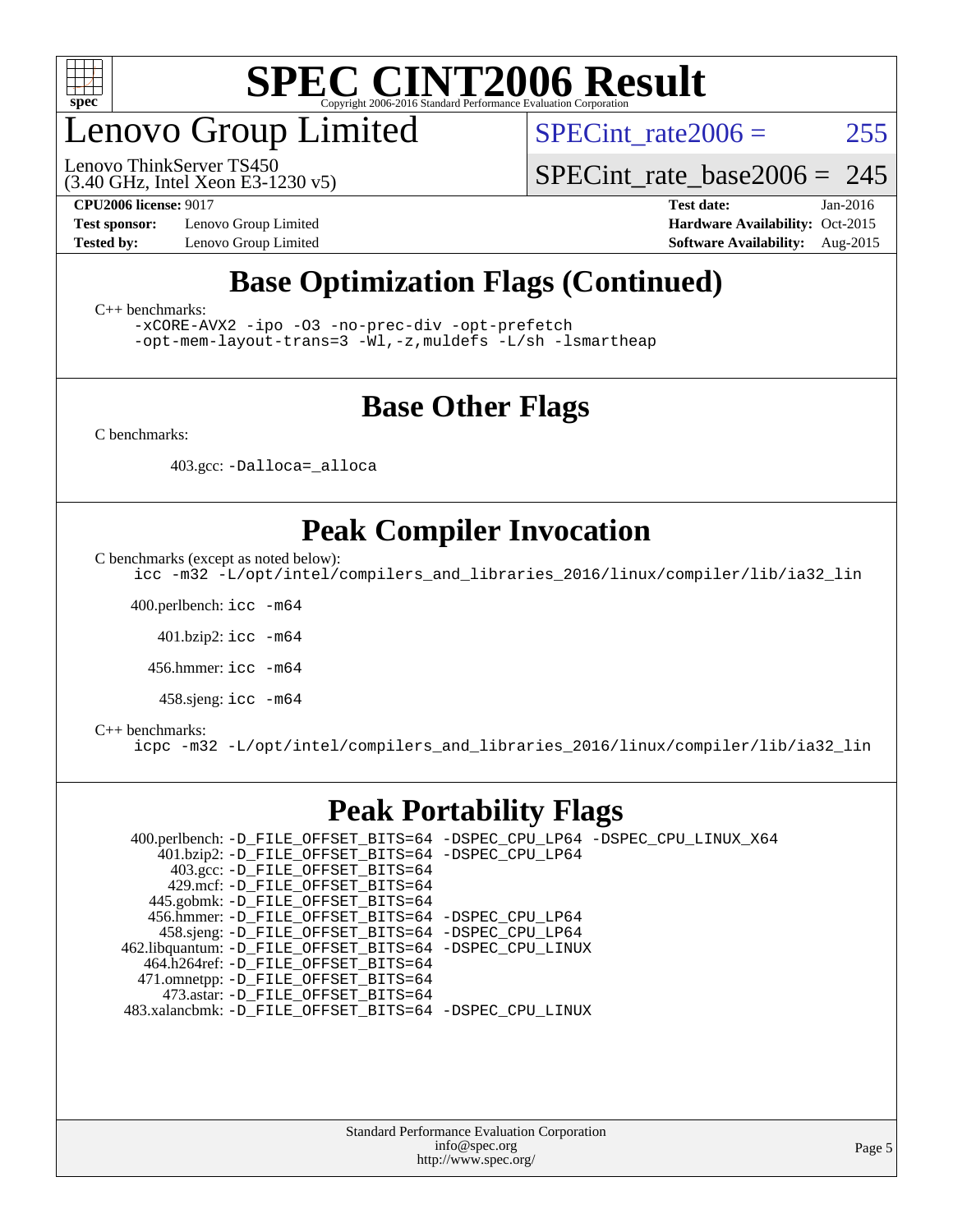

enovo Group Limited

SPECint rate $2006 = 255$ 

(3.40 GHz, Intel Xeon E3-1230 v5) Lenovo ThinkServer TS450

[SPECint\\_rate\\_base2006 =](http://www.spec.org/auto/cpu2006/Docs/result-fields.html#SPECintratebase2006) 245

**[Test sponsor:](http://www.spec.org/auto/cpu2006/Docs/result-fields.html#Testsponsor)** Lenovo Group Limited **[Hardware Availability:](http://www.spec.org/auto/cpu2006/Docs/result-fields.html#HardwareAvailability)** Oct-2015

**[CPU2006 license:](http://www.spec.org/auto/cpu2006/Docs/result-fields.html#CPU2006license)** 9017 **[Test date:](http://www.spec.org/auto/cpu2006/Docs/result-fields.html#Testdate)** Jan-2016 **[Tested by:](http://www.spec.org/auto/cpu2006/Docs/result-fields.html#Testedby)** Lenovo Group Limited **[Software Availability:](http://www.spec.org/auto/cpu2006/Docs/result-fields.html#SoftwareAvailability)** Aug-2015

#### **[Peak Optimization Flags](http://www.spec.org/auto/cpu2006/Docs/result-fields.html#PeakOptimizationFlags)**

[C benchmarks](http://www.spec.org/auto/cpu2006/Docs/result-fields.html#Cbenchmarks):

 400.perlbench: [-xCORE-AVX2](http://www.spec.org/cpu2006/results/res2016q1/cpu2006-20160125-38894.flags.html#user_peakPASS2_CFLAGSPASS2_LDCFLAGS400_perlbench_f-xAVX2_5f5fc0cbe2c9f62c816d3e45806c70d7)(pass 2) [-prof-gen:threadsafe](http://www.spec.org/cpu2006/results/res2016q1/cpu2006-20160125-38894.flags.html#user_peakPASS1_CFLAGSPASS1_LDCFLAGS400_perlbench_prof_gen_21a26eb79f378b550acd7bec9fe4467a)(pass 1)  $-i\text{po}(pass 2) -\overline{03}(pass 2)$  [-no-prec-div](http://www.spec.org/cpu2006/results/res2016q1/cpu2006-20160125-38894.flags.html#user_peakPASS2_CFLAGSPASS2_LDCFLAGS400_perlbench_f-no-prec-div)(pass 2) [-par-num-threads=1](http://www.spec.org/cpu2006/results/res2016q1/cpu2006-20160125-38894.flags.html#user_peakPASS1_CFLAGSPASS1_LDCFLAGS400_perlbench_par_num_threads_786a6ff141b4e9e90432e998842df6c2)(pass 1) [-prof-use](http://www.spec.org/cpu2006/results/res2016q1/cpu2006-20160125-38894.flags.html#user_peakPASS2_CFLAGSPASS2_LDCFLAGS400_perlbench_prof_use_bccf7792157ff70d64e32fe3e1250b55)(pass 2) [-auto-ilp32](http://www.spec.org/cpu2006/results/res2016q1/cpu2006-20160125-38894.flags.html#user_peakCOPTIMIZE400_perlbench_f-auto-ilp32) 401.bzip2: [-xCORE-AVX2](http://www.spec.org/cpu2006/results/res2016q1/cpu2006-20160125-38894.flags.html#user_peakPASS2_CFLAGSPASS2_LDCFLAGS401_bzip2_f-xAVX2_5f5fc0cbe2c9f62c816d3e45806c70d7)(pass 2) [-prof-gen:threadsafe](http://www.spec.org/cpu2006/results/res2016q1/cpu2006-20160125-38894.flags.html#user_peakPASS1_CFLAGSPASS1_LDCFLAGS401_bzip2_prof_gen_21a26eb79f378b550acd7bec9fe4467a)(pass 1)  $-ipo(pass 2) -\overline{O}3(pass 2)$  $-ipo(pass 2) -\overline{O}3(pass 2)$  [-no-prec-div](http://www.spec.org/cpu2006/results/res2016q1/cpu2006-20160125-38894.flags.html#user_peakPASS2_CFLAGSPASS2_LDCFLAGS401_bzip2_f-no-prec-div)(pass 2) [-par-num-threads=1](http://www.spec.org/cpu2006/results/res2016q1/cpu2006-20160125-38894.flags.html#user_peakPASS1_CFLAGSPASS1_LDCFLAGS401_bzip2_par_num_threads_786a6ff141b4e9e90432e998842df6c2)(pass 1) [-prof-use](http://www.spec.org/cpu2006/results/res2016q1/cpu2006-20160125-38894.flags.html#user_peakPASS2_CFLAGSPASS2_LDCFLAGS401_bzip2_prof_use_bccf7792157ff70d64e32fe3e1250b55)(pass 2) [-opt-prefetch](http://www.spec.org/cpu2006/results/res2016q1/cpu2006-20160125-38894.flags.html#user_peakCOPTIMIZE401_bzip2_f-opt-prefetch) [-auto-ilp32](http://www.spec.org/cpu2006/results/res2016q1/cpu2006-20160125-38894.flags.html#user_peakCOPTIMIZE401_bzip2_f-auto-ilp32) [-ansi-alias](http://www.spec.org/cpu2006/results/res2016q1/cpu2006-20160125-38894.flags.html#user_peakCOPTIMIZE401_bzip2_f-ansi-alias) 403.gcc: [-xCORE-AVX2](http://www.spec.org/cpu2006/results/res2016q1/cpu2006-20160125-38894.flags.html#user_peakCOPTIMIZE403_gcc_f-xAVX2_5f5fc0cbe2c9f62c816d3e45806c70d7) [-ipo](http://www.spec.org/cpu2006/results/res2016q1/cpu2006-20160125-38894.flags.html#user_peakCOPTIMIZE403_gcc_f-ipo) [-O3](http://www.spec.org/cpu2006/results/res2016q1/cpu2006-20160125-38894.flags.html#user_peakCOPTIMIZE403_gcc_f-O3) [-no-prec-div](http://www.spec.org/cpu2006/results/res2016q1/cpu2006-20160125-38894.flags.html#user_peakCOPTIMIZE403_gcc_f-no-prec-div)  $429$ .mcf: basepeak = yes 445.gobmk: [-xCORE-AVX2](http://www.spec.org/cpu2006/results/res2016q1/cpu2006-20160125-38894.flags.html#user_peakPASS2_CFLAGSPASS2_LDCFLAGS445_gobmk_f-xAVX2_5f5fc0cbe2c9f62c816d3e45806c70d7)(pass 2) [-prof-gen:threadsafe](http://www.spec.org/cpu2006/results/res2016q1/cpu2006-20160125-38894.flags.html#user_peakPASS1_CFLAGSPASS1_LDCFLAGS445_gobmk_prof_gen_21a26eb79f378b550acd7bec9fe4467a)(pass 1) [-prof-use](http://www.spec.org/cpu2006/results/res2016q1/cpu2006-20160125-38894.flags.html#user_peakPASS2_CFLAGSPASS2_LDCFLAGS445_gobmk_prof_use_bccf7792157ff70d64e32fe3e1250b55)(pass 2) [-par-num-threads=1](http://www.spec.org/cpu2006/results/res2016q1/cpu2006-20160125-38894.flags.html#user_peakPASS1_CFLAGSPASS1_LDCFLAGS445_gobmk_par_num_threads_786a6ff141b4e9e90432e998842df6c2)(pass 1) [-ansi-alias](http://www.spec.org/cpu2006/results/res2016q1/cpu2006-20160125-38894.flags.html#user_peakCOPTIMIZE445_gobmk_f-ansi-alias) [-opt-mem-layout-trans=3](http://www.spec.org/cpu2006/results/res2016q1/cpu2006-20160125-38894.flags.html#user_peakCOPTIMIZE445_gobmk_f-opt-mem-layout-trans_a7b82ad4bd7abf52556d4961a2ae94d5) 456.hmmer: [-xCORE-AVX2](http://www.spec.org/cpu2006/results/res2016q1/cpu2006-20160125-38894.flags.html#user_peakCOPTIMIZE456_hmmer_f-xAVX2_5f5fc0cbe2c9f62c816d3e45806c70d7) [-ipo](http://www.spec.org/cpu2006/results/res2016q1/cpu2006-20160125-38894.flags.html#user_peakCOPTIMIZE456_hmmer_f-ipo) [-O3](http://www.spec.org/cpu2006/results/res2016q1/cpu2006-20160125-38894.flags.html#user_peakCOPTIMIZE456_hmmer_f-O3) [-no-prec-div](http://www.spec.org/cpu2006/results/res2016q1/cpu2006-20160125-38894.flags.html#user_peakCOPTIMIZE456_hmmer_f-no-prec-div) [-unroll2](http://www.spec.org/cpu2006/results/res2016q1/cpu2006-20160125-38894.flags.html#user_peakCOPTIMIZE456_hmmer_f-unroll_784dae83bebfb236979b41d2422d7ec2) [-auto-ilp32](http://www.spec.org/cpu2006/results/res2016q1/cpu2006-20160125-38894.flags.html#user_peakCOPTIMIZE456_hmmer_f-auto-ilp32) 458.sjeng: [-xCORE-AVX2](http://www.spec.org/cpu2006/results/res2016q1/cpu2006-20160125-38894.flags.html#user_peakPASS2_CFLAGSPASS2_LDCFLAGS458_sjeng_f-xAVX2_5f5fc0cbe2c9f62c816d3e45806c70d7)(pass 2) [-prof-gen:threadsafe](http://www.spec.org/cpu2006/results/res2016q1/cpu2006-20160125-38894.flags.html#user_peakPASS1_CFLAGSPASS1_LDCFLAGS458_sjeng_prof_gen_21a26eb79f378b550acd7bec9fe4467a)(pass 1)  $-i\text{po}(pass 2) -03(pass 2) -no-prec-div(pass 2)$  $-i\text{po}(pass 2) -03(pass 2) -no-prec-div(pass 2)$  $-i\text{po}(pass 2) -03(pass 2) -no-prec-div(pass 2)$ [-par-num-threads=1](http://www.spec.org/cpu2006/results/res2016q1/cpu2006-20160125-38894.flags.html#user_peakPASS1_CFLAGSPASS1_LDCFLAGS458_sjeng_par_num_threads_786a6ff141b4e9e90432e998842df6c2)(pass 1) [-prof-use](http://www.spec.org/cpu2006/results/res2016q1/cpu2006-20160125-38894.flags.html#user_peakPASS2_CFLAGSPASS2_LDCFLAGS458_sjeng_prof_use_bccf7792157ff70d64e32fe3e1250b55)(pass 2) [-unroll4](http://www.spec.org/cpu2006/results/res2016q1/cpu2006-20160125-38894.flags.html#user_peakCOPTIMIZE458_sjeng_f-unroll_4e5e4ed65b7fd20bdcd365bec371b81f) [-auto-ilp32](http://www.spec.org/cpu2006/results/res2016q1/cpu2006-20160125-38894.flags.html#user_peakCOPTIMIZE458_sjeng_f-auto-ilp32) 462.libquantum: basepeak = yes 464.h264ref: [-xCORE-AVX2](http://www.spec.org/cpu2006/results/res2016q1/cpu2006-20160125-38894.flags.html#user_peakPASS2_CFLAGSPASS2_LDCFLAGS464_h264ref_f-xAVX2_5f5fc0cbe2c9f62c816d3e45806c70d7)(pass 2) [-prof-gen:threadsafe](http://www.spec.org/cpu2006/results/res2016q1/cpu2006-20160125-38894.flags.html#user_peakPASS1_CFLAGSPASS1_LDCFLAGS464_h264ref_prof_gen_21a26eb79f378b550acd7bec9fe4467a)(pass 1) [-ipo](http://www.spec.org/cpu2006/results/res2016q1/cpu2006-20160125-38894.flags.html#user_peakPASS2_CFLAGSPASS2_LDCFLAGS464_h264ref_f-ipo)(pass 2) [-O3](http://www.spec.org/cpu2006/results/res2016q1/cpu2006-20160125-38894.flags.html#user_peakPASS2_CFLAGSPASS2_LDCFLAGS464_h264ref_f-O3)(pass 2) [-no-prec-div](http://www.spec.org/cpu2006/results/res2016q1/cpu2006-20160125-38894.flags.html#user_peakPASS2_CFLAGSPASS2_LDCFLAGS464_h264ref_f-no-prec-div)(pass 2) [-par-num-threads=1](http://www.spec.org/cpu2006/results/res2016q1/cpu2006-20160125-38894.flags.html#user_peakPASS1_CFLAGSPASS1_LDCFLAGS464_h264ref_par_num_threads_786a6ff141b4e9e90432e998842df6c2)(pass 1) [-prof-use](http://www.spec.org/cpu2006/results/res2016q1/cpu2006-20160125-38894.flags.html#user_peakPASS2_CFLAGSPASS2_LDCFLAGS464_h264ref_prof_use_bccf7792157ff70d64e32fe3e1250b55)(pass 2) [-unroll2](http://www.spec.org/cpu2006/results/res2016q1/cpu2006-20160125-38894.flags.html#user_peakCOPTIMIZE464_h264ref_f-unroll_784dae83bebfb236979b41d2422d7ec2) [-ansi-alias](http://www.spec.org/cpu2006/results/res2016q1/cpu2006-20160125-38894.flags.html#user_peakCOPTIMIZE464_h264ref_f-ansi-alias) [C++ benchmarks:](http://www.spec.org/auto/cpu2006/Docs/result-fields.html#CXXbenchmarks) 471.omnetpp: [-xCORE-AVX2](http://www.spec.org/cpu2006/results/res2016q1/cpu2006-20160125-38894.flags.html#user_peakPASS2_CXXFLAGSPASS2_LDCXXFLAGS471_omnetpp_f-xAVX2_5f5fc0cbe2c9f62c816d3e45806c70d7)(pass 2) [-prof-gen:threadsafe](http://www.spec.org/cpu2006/results/res2016q1/cpu2006-20160125-38894.flags.html#user_peakPASS1_CXXFLAGSPASS1_LDCXXFLAGS471_omnetpp_prof_gen_21a26eb79f378b550acd7bec9fe4467a)(pass 1) [-ipo](http://www.spec.org/cpu2006/results/res2016q1/cpu2006-20160125-38894.flags.html#user_peakPASS2_CXXFLAGSPASS2_LDCXXFLAGS471_omnetpp_f-ipo)(pass 2) [-O3](http://www.spec.org/cpu2006/results/res2016q1/cpu2006-20160125-38894.flags.html#user_peakPASS2_CXXFLAGSPASS2_LDCXXFLAGS471_omnetpp_f-O3)(pass 2) [-no-prec-div](http://www.spec.org/cpu2006/results/res2016q1/cpu2006-20160125-38894.flags.html#user_peakPASS2_CXXFLAGSPASS2_LDCXXFLAGS471_omnetpp_f-no-prec-div)(pass 2) [-par-num-threads=1](http://www.spec.org/cpu2006/results/res2016q1/cpu2006-20160125-38894.flags.html#user_peakPASS1_CXXFLAGSPASS1_LDCXXFLAGS471_omnetpp_par_num_threads_786a6ff141b4e9e90432e998842df6c2)(pass 1) [-prof-use](http://www.spec.org/cpu2006/results/res2016q1/cpu2006-20160125-38894.flags.html#user_peakPASS2_CXXFLAGSPASS2_LDCXXFLAGS471_omnetpp_prof_use_bccf7792157ff70d64e32fe3e1250b55)(pass 2) [-ansi-alias](http://www.spec.org/cpu2006/results/res2016q1/cpu2006-20160125-38894.flags.html#user_peakCXXOPTIMIZE471_omnetpp_f-ansi-alias) [-opt-ra-region-strategy=block](http://www.spec.org/cpu2006/results/res2016q1/cpu2006-20160125-38894.flags.html#user_peakCXXOPTIMIZE471_omnetpp_f-opt-ra-region-strategy_a0a37c372d03933b2a18d4af463c1f69) [-Wl,-z,muldefs](http://www.spec.org/cpu2006/results/res2016q1/cpu2006-20160125-38894.flags.html#user_peakEXTRA_LDFLAGS471_omnetpp_link_force_multiple1_74079c344b956b9658436fd1b6dd3a8a) [-L/sh -lsmartheap](http://www.spec.org/cpu2006/results/res2016q1/cpu2006-20160125-38894.flags.html#user_peakEXTRA_LIBS471_omnetpp_SmartHeap_32f6c82aa1ed9c52345d30cf6e4a0499)  $473$ .astar: basepeak = yes 483.xalancbmk: basepeak = yes